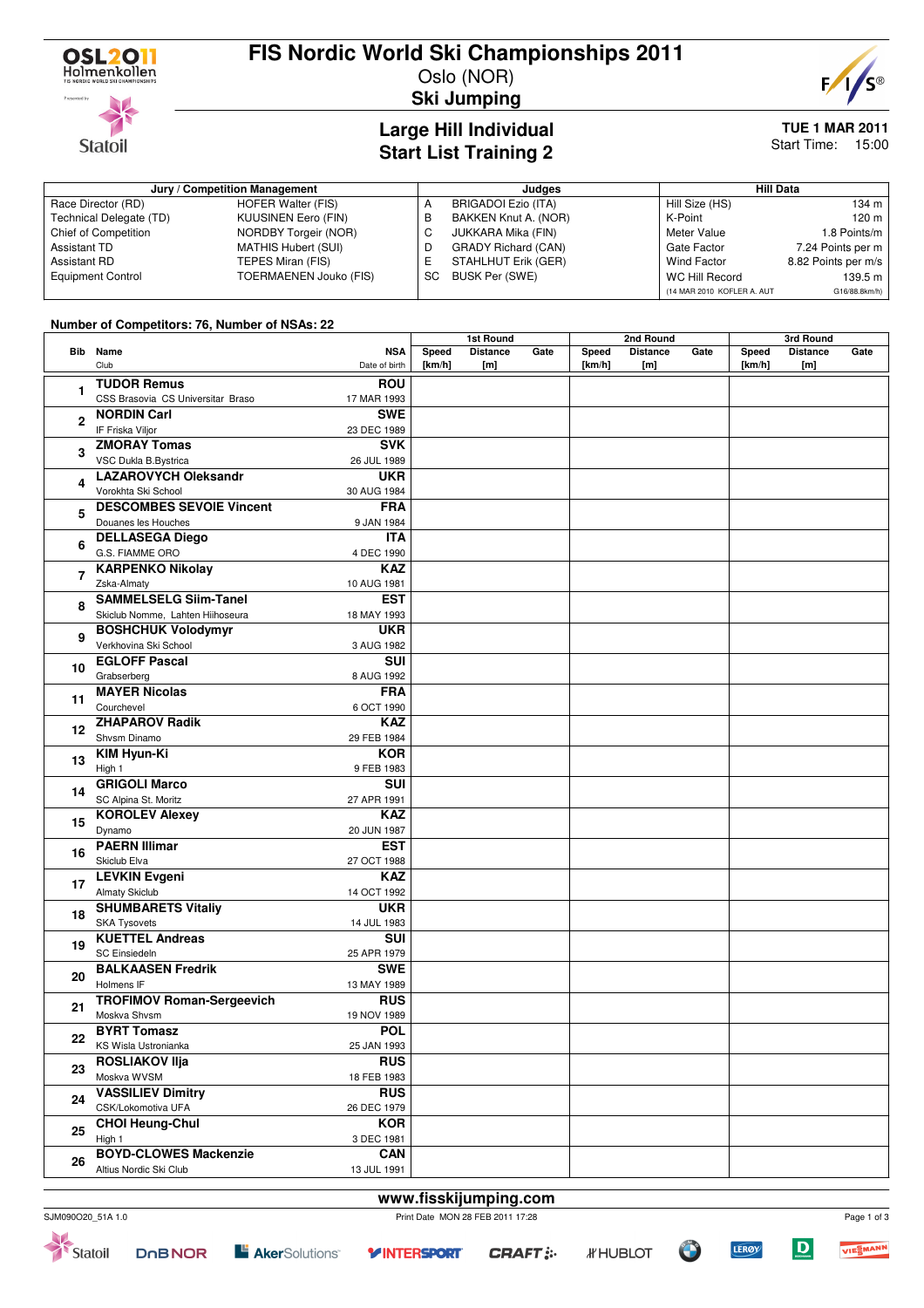**Statoil** 

## **FIS Nordic World Ski Championships 2011**

Oslo (NOR)



**Ski Jumping**

### **Large Hill Individual Start List Training 2**

**TUE 1 MAR 2011** Start Time: 15:00

**Bib Name** Club **NSA** Date of birth **1st Round Speed Distance Gate [km/h] [m] 2nd Round Speed Distance Gate [km/h] [m] 3rd Round Speed Distance Gate [km/h] [m] <sup>27</sup> BRESADOLA Davide** C.S. Esercito **ITA** 10 SEP 1988 **<sup>28</sup> FRENETTE Peter** New York Ski Ed Foundation **USA** 24 FEB 1992 **<sup>29</sup> MEZNAR Mitja** NSK Trzic Trifix **SLO** 30 JUN 1988 **<sup>30</sup> ZYLA Piotr** KS Wisla Ustronianka **POL** 16 JAN 1987 **<sup>31</sup> ZOGRAFSKI Vladimir** Samokov **BUL** 14 JUL 1993 **<sup>32</sup> HLAVA Lukas** Dukla Liberec **CZE** 10 SEP 1984 **<sup>33</sup> MORASSI Andrea** C.S. Forestale **ITA** 30 AUG 1988 **<sup>34</sup> SEDLAK Borek** Dukla Liberec **CZE** 15 JUN 1981 **<sup>35</sup> COLLOREDO Sebastian** G.S. Fiamme Gialle **ITA** 9 SEP 1987 **<sup>36</sup> DAMJAN Jernej** SSK Costella Ilirija **SLO** 28 MAY 1983 **<sup>37</sup> TAKEUCHI Taku** Kitano Construction Corp. Ski Club **JPN** 20 MAY 1987 **<sup>38</sup> YUMOTO Fumihisa** Tokyo Biso Group Ski Team **JPN** 23 APR 1984 **<sup>39</sup> MUOTKA Olli** Ounasvaaran Hiihtoseura **FIN** 14 JUL 1988 **<sup>40</sup> AHONEN Janne** Lahden Hiihtoseura **FIN** 11 MAY 1977 **<sup>41</sup> KOIVURANTA Anssi** Kuusamon Erä-Veikot **FIN** 3 JUL 1988 **<sup>42</sup> TEPES Jurij** SD Dolomiti **SLO** 14 FEB 1989 **<sup>43</sup> FREITAG Richard** SG Nickelhuette Aue **GER** 14 AUG 1991 **<sup>44</sup> HULA Stefan** SSR LZS SOKOL Szczyrk **POL** 29 SEP 1986 **<sup>45</sup> KORNILOV Denis** Sdushor N. Novgorod Dinamo **RUS** 17 AUG 1986 **<sup>46</sup> JANDA Jakub** Dukla Liberec **CZE** 27 APR 1978 **<sup>47</sup> BODMER Pascal** SV Messstetten **GER** 4 JAN 1991 **<sup>48</sup> HAPPONEN Janne** Puijon Hiihtoseura **FIN** 18 JUN 1984 **<sup>49</sup> SCHMITT Martin** SC Furtwangen **GER** 29 JAN 1978 **<sup>50</sup> MATURA Jan** Dukla Liberec **CZE** 29 JAN 1980 **<sup>51</sup> CHEDAL Emmanuel** SC Courchevel **FRA** 15 JAN 1983 **<sup>52</sup> TOCHIMOTO Shohei** Snow Brand Ski Team **JPN** 21 DEC 1989 **<sup>53</sup> PREVC Peter** SK Triglav Kranj **SLO** 20 SEP 1992 **<sup>54</sup> KASAI Noriaki** Tsuchiya Home Ski Team **JPN** 6 JUN 1972 **<sup>55</sup> KRANJEC Robert** SK Triglav Kranj **SLO** 16 JUL 1981 **<sup>56</sup> KARELIN Pavel** Nizhniy Novgorod **RUS** 27 APR 1990